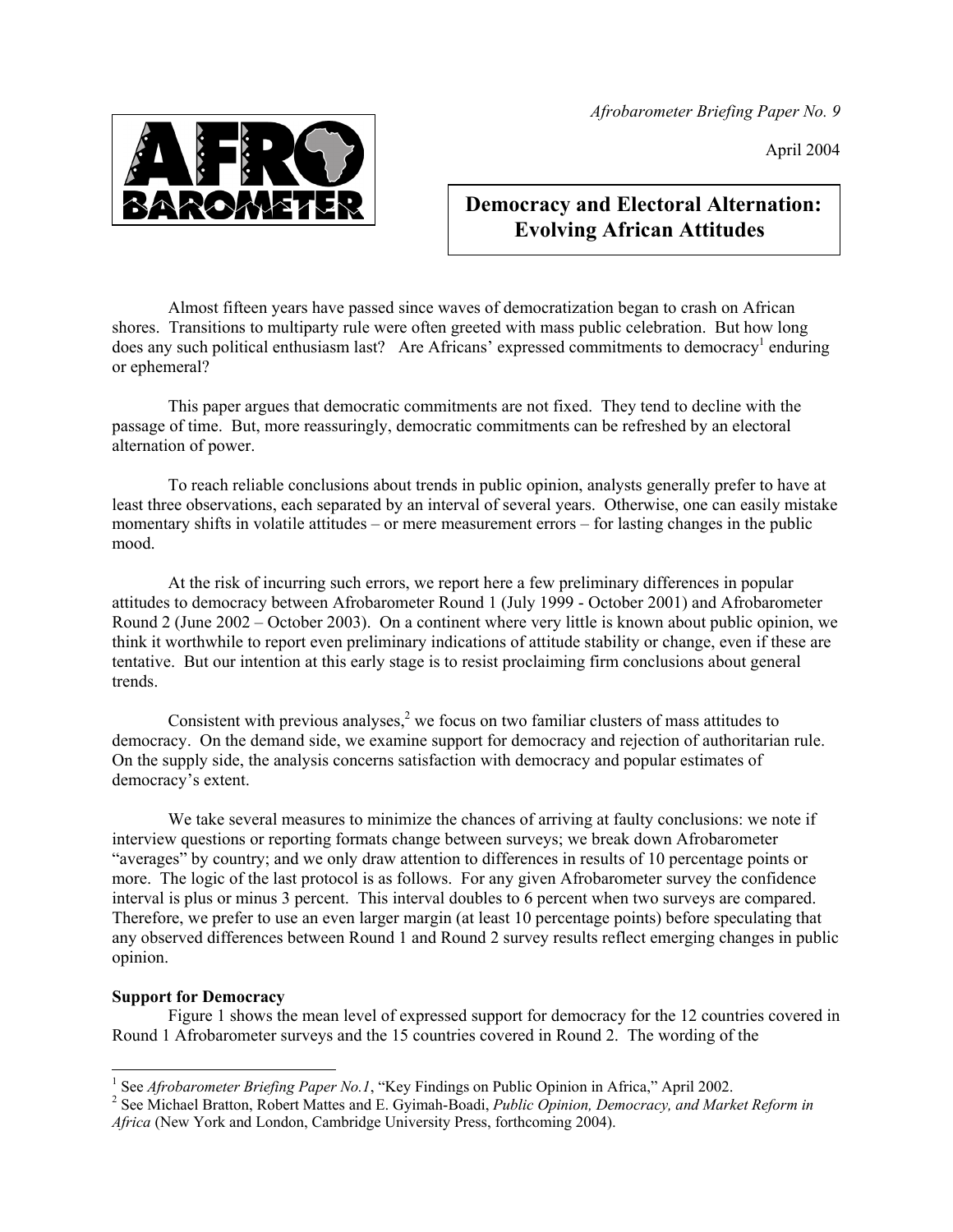survey questions is given at the bottom of each figure. Overall, we observe little change in the aggregate **69** level of support for democracy between 1999 and 2003. The slight decline in support (from 69 to 64 percent) falls within the margin of sampling error for survey comparisons. Thus, while we surmise that support is more likely to have fallen than risen, we have no basis for inferring a trend of serious erosion in popular democratic support.<sup>[3](#page-1-0)</sup>



*Which of these statements is closest to your own opinion? A Democracy is preferable to any other kind of government B. In some circumstances, a non-democratic government can be preferable C. For someone like me, it doesn't matter what kind of government we have.* 





*\*Note: Results for Botswana and Ghana exclude "don't knows."* 

• In three countries support is apparently increasing (by 10 points or more in two cases: Mali and Lesotho). $4$ 

<span id="page-1-0"></span><sup>&</sup>lt;sup>2</sup><br>3 <sup>3</sup> If there is any erosion at all, it seems to come from an increase in the proportion of people who say they "don't know" what kind of government they prefer. This is partly a function of the large numbers of respondents in Ghana and Botswana who did not recognize the word "democracy" in English, which represented a change in the method of asking this question in this country between Round 1 and Round 2. 4 We are think we are right in imputing growing support for democracy among Ghanaians because they also display

<span id="page-1-1"></span>the a very high level of rejection of authoritarian rule (81 percent, second only to Kenya and Zambia) and a marginal increase over time in rejection of one party rule.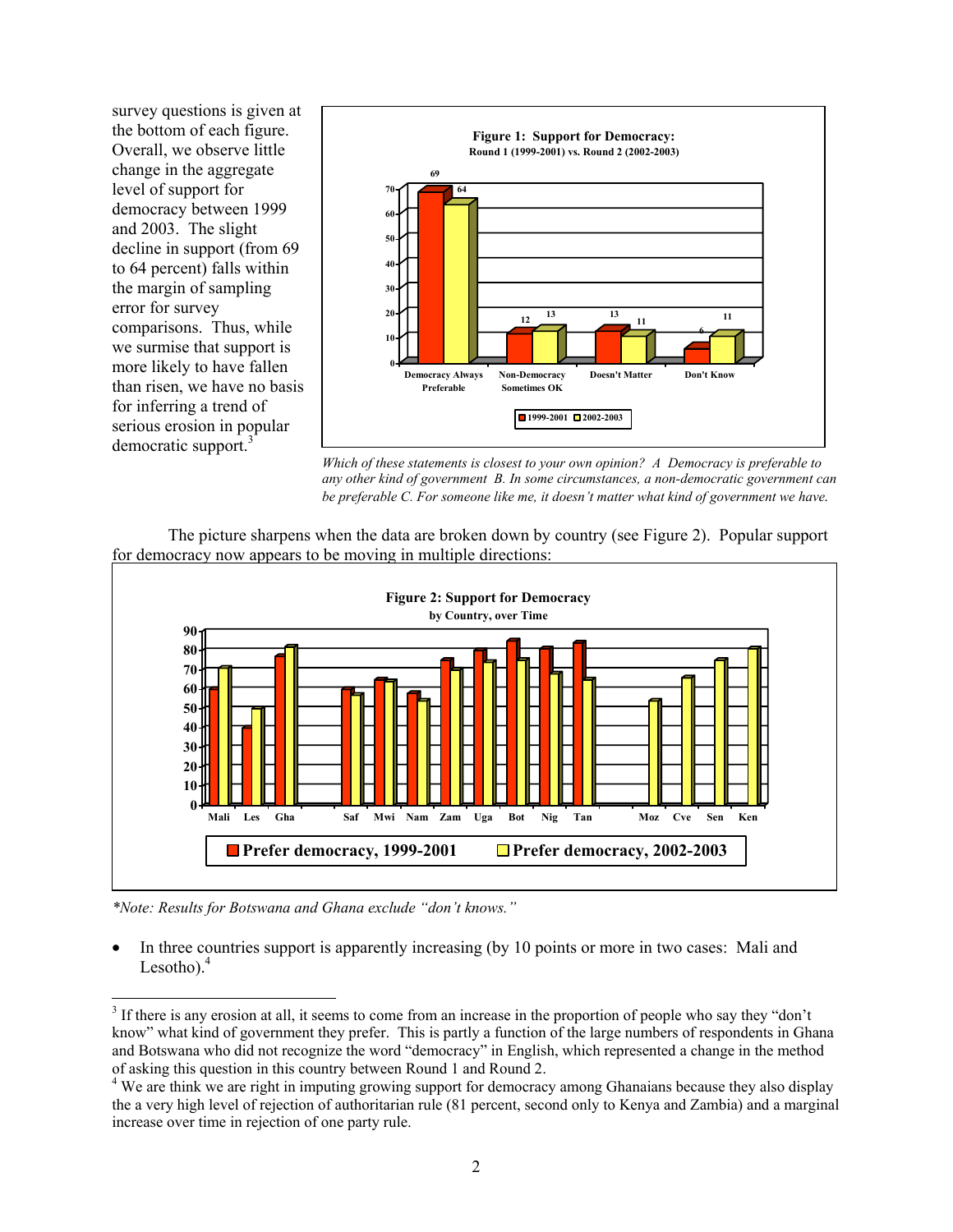- In eight countries, support for democracy seems to be in decline (by 10 points or more in 3 cases: Tanzania, Nigeria and Botswana).
- In the four remaining countries we cannot comment on change because we have only one observation.<sup>5</sup>

Take an upside example. Lesotho experienced a large increase in support for democracy (10 percentage points), no doubt due to a successful election in May 2002 convened under a new, proportional electoral system. But gains in democratic support were offset by an equally large increase in the segment of adults that sees non-democratic forms as sometimes acceptable. So Basotho are becoming increasingly polarized about the type of government they prefer.

On the downside, support for democracy underwent a sharp drop in Nigeria (14 percentage points). In this case, almost all the loss in democratic support showed up as a doubling (from 9 to 19 percent) of those willing to sometimes accept non-democratic forms of government. In this country, democracy's loss clearly was autocracy's gain. We therefore feel confident about imputing a strong downward trend in this attitude, but note that two-thirds of Nigerians still support democracy in 2003, a similar proportion to all Africans interviewed.

#### **Rejection of Authoritarian Rule**

But do so-called new democrats still harbor nostalgia for strong government? Figure 3 shows the mean levels of popular rejection of three major types of authoritarianism: military rule, one-man rule, and one-party rule. Again, strong average levels of rejection recorded in Round 1 slip slightly in Round 2. But the change is never greater than the margin of sampling error for surveycomparisons.<sup>6</sup> The proportions rejecting one-party rule altered hardly at all. And overall levels of rejection of autocracy remain high.



*There are many ways to govern a country. Would you approve or disapprove of the following alternatives? A. The army comes in to govern the country B. Elections and parliament are abolished so that the president can decide everything C. Only one political party is allowed to stand for election and hold office.* 

We therefore find no reason to amend our findings from Round 1 that:

- Africans have grown thoroughly weary of military rule and presidential dictatorship;
- More Africans reject autocracies than support democracy; and

<span id="page-2-0"></span><sup>&</sup>lt;sup>5</sup> We have data from September 2001 on support for democracy and extent of democracy in Mozambique. But it has not been included in Round 1 means. And questions on authoritarian alternatives and satisfaction with democracy were not asked there.

<span id="page-2-1"></span> $6$  And the dip was often smaller when the R2 comparison refers only to the 11 countries for which Round 1 data are available. For example, rejection of presidential dictatorship (one-man rule) was 78 percent compared to 76 percent for all 15 countries. The latter figure is pulled down by the fact that only 42 percent of Mozambicans reject oneman rule.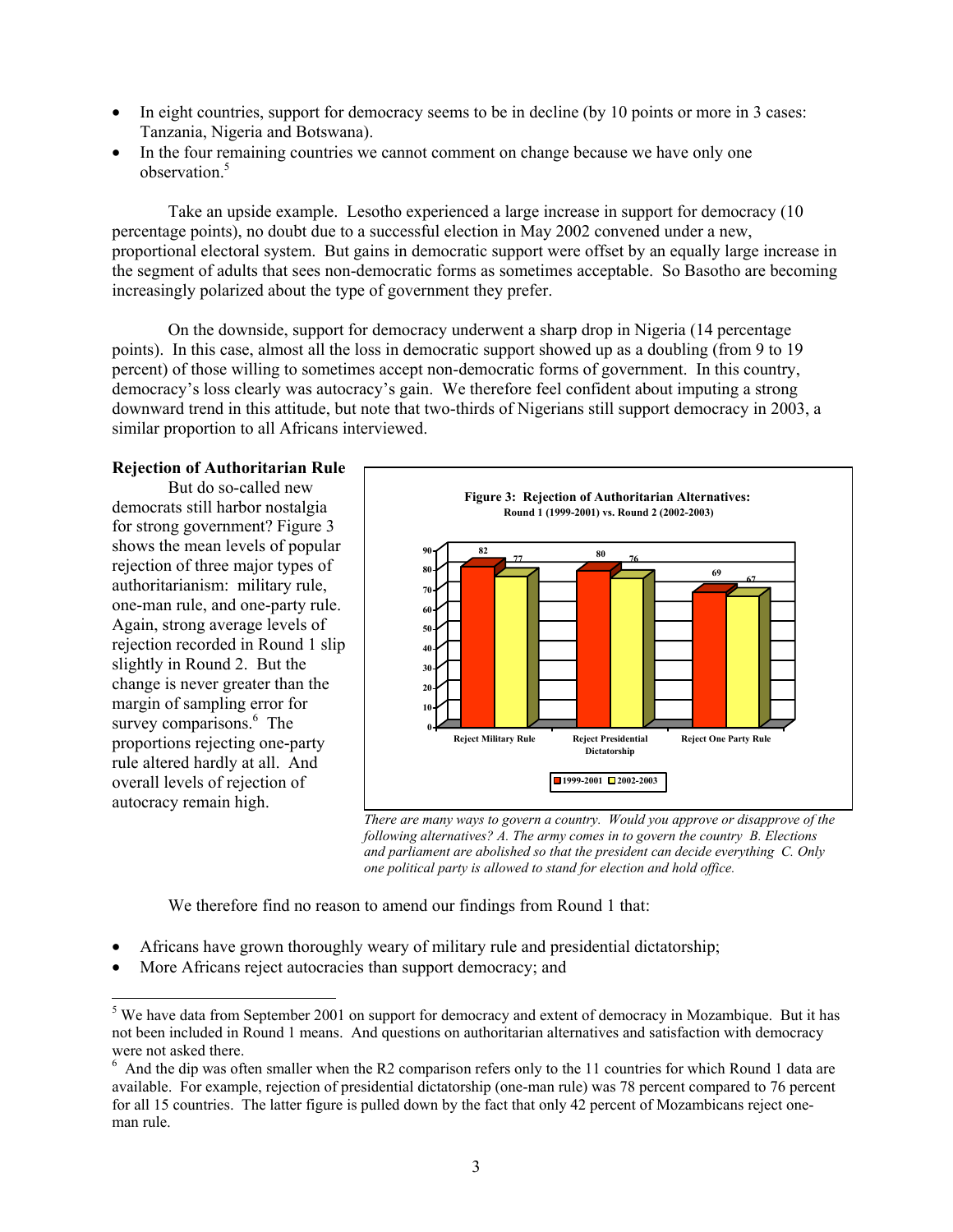• More people remain willing to consider one-party rule than any other authoritarian alternative (especially in Mozambique, Namibia and Uganda).



Nevertheless, we have uncovered an important decline in the compound attitude that we call "demand for democracy" (See Figure 4). This key concept taps the *depth* of popular democratic

*commitments* by testing whether individuals who say they support democracy *also* simultaneously reject all three forms of authoritarian rule. As in Round 1, the Round 2 results show a rapid decay from virtually universal rejection of at least one form of autocracy (91 percent) to just half who reject all three  $(51$  percent). Most importantly, the proportion who "demand democracy" drops by more than 10 percentage points (from 48 to 37 percent) to just over one-third of all respondents. In this respect, we are beginning to find evidence that shallow democratic commitments can erode quickly over time.

# **Satisfaction with Democracy**

Turning from the demand side of public opinion to the supply side, we now ask whether people think that democracy is being delivered. Figure 5 reports average satisfaction with the way democracy works across all Afrobarometer countries. We again see a minor dip in the proportion that is "very satisfied" and a slight rise in the proportion that is "not very satisfied." But one is struck that the "fairly satisfied" group, among others, remains unchanged over time. In this case, Round 2 data serve more to confirm the reliability of our original measurements than to catalogue any change.



*Overall, how satisfied are you with the way democracy works in (your country)?*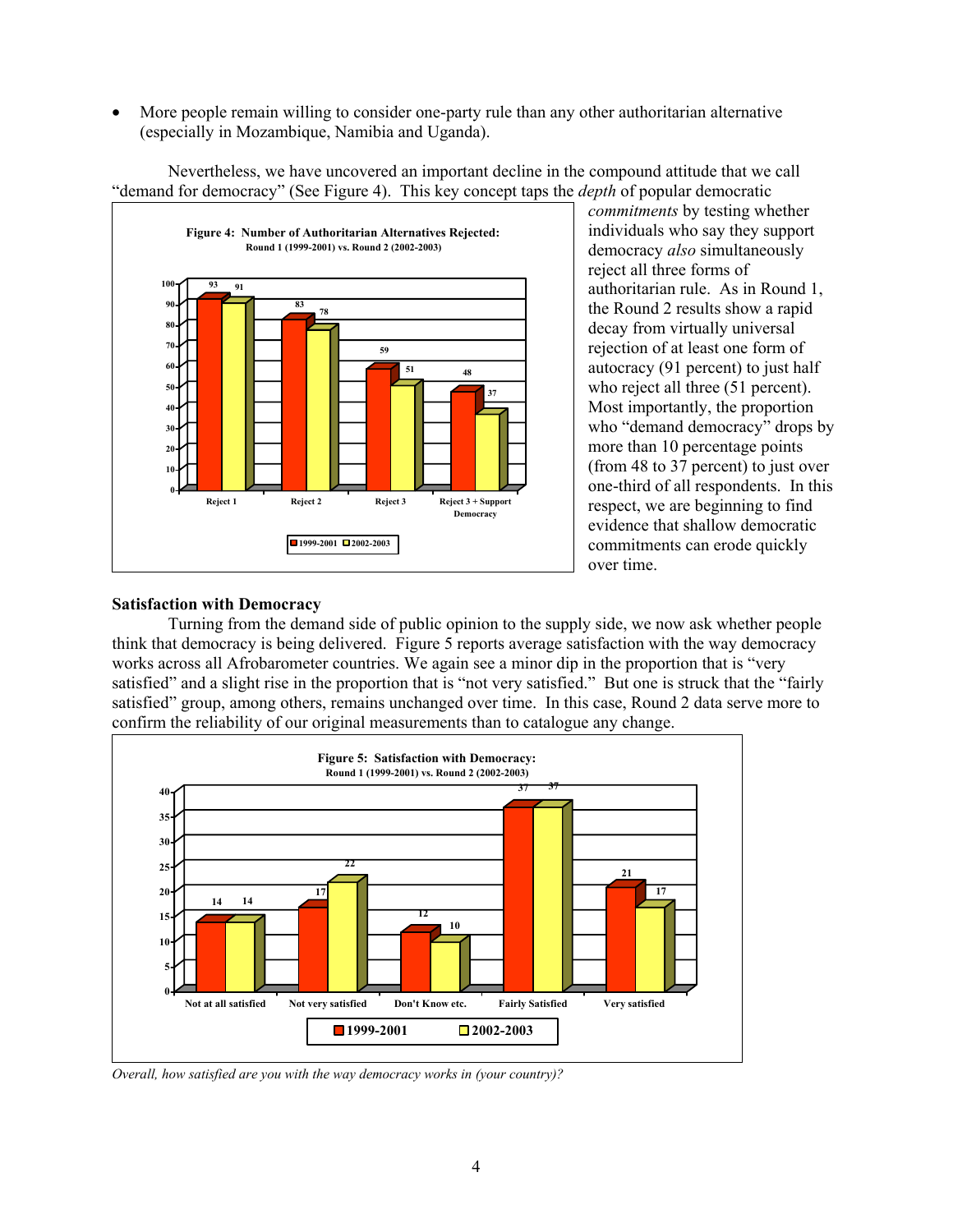Cross-nationally, Ghana and Nigeria now describe the extremes (see Figure 6). Between 1999 and 2002, satisfaction with democracy apparently rose 18 percentage points in Ghana, the largest attitude shift we have measured so far. To be sure, this figure is inflated by the exclusion of "don't know" responses (see footnotes 3 and 4). But a positive interpretation is warranted because the country underwent a peaceful alternation of ruling parties in December 2000 in elections that Ghanaians widely regarded as free and fair. They have since given the new government high and rising marks for economic management, and reconfirmed their patience with its economic reform program.<sup>7</sup>



*Note: Results for Botswana and Ghana exclude "don't knows."* 

The trend in Nigeria, which leads in an opposite direction, is even more remarkable. Satisfaction with democracy plummeted from 84 percent in January 2000 (soon after the restoration of civilian rule) to 35 percent in October 2003 (in the wake of President Obasanjo's re-election), a near-50 point collapse[.8](#page-4-1) In this case, we can confirm a straight downward trend, because an intermediate measurement in August 2001 showed a middling level of satisfaction  $(57 \text{ percent})$ . So, even as average satisfaction with democracy holds steady across the continent, there is considerable volatility within certain countries, including important ones like Nigeria.

# **Extent of Democracy**

 Under these circumstances, how much democracy do Africans think they are getting? Average results for the perceived extent of democracy are reported in Figure 7. Whereas in Round 1, just 50 percent rated their country as a viable democracy (either "full", or with only "minor problems"), some 54 percent in Round 2 felt this way. Among the 11 countries that were sampled in both surveys, however,

<span id="page-4-0"></span><sup>-&</sup>lt;br>7 All these indicators usually help predict democratic satisfaction. For the recent Ghana results, see E. Gyimah-Boadi and Kwabena Mensah, "The Growth of Democracy in Ghana Despite Economic Dissatisfaction: A Power Alternation Bonus?" *Afrobarometer Working Paper*, No. 28, April 2003. 8

<span id="page-4-1"></span><sup>&</sup>lt;sup>8</sup> Nigerians probably only ever wanted Obasanjo to serve as an interim leader who could help bridge the transition from military to civilian rule. He violated this popular expectation, not only by high-handedly resisting sound advice and popular preferences on a host of policy issues, but by choosing to run again for a second term.

<span id="page-4-2"></span>See Peter Lewis, Etannibi Alemika and Michael Bratton, "Down to Earth: Changes in Attitudes to Democracy and Markets in Nigeria," *Afrobarometer Working Paper*, No. 20, August 2002.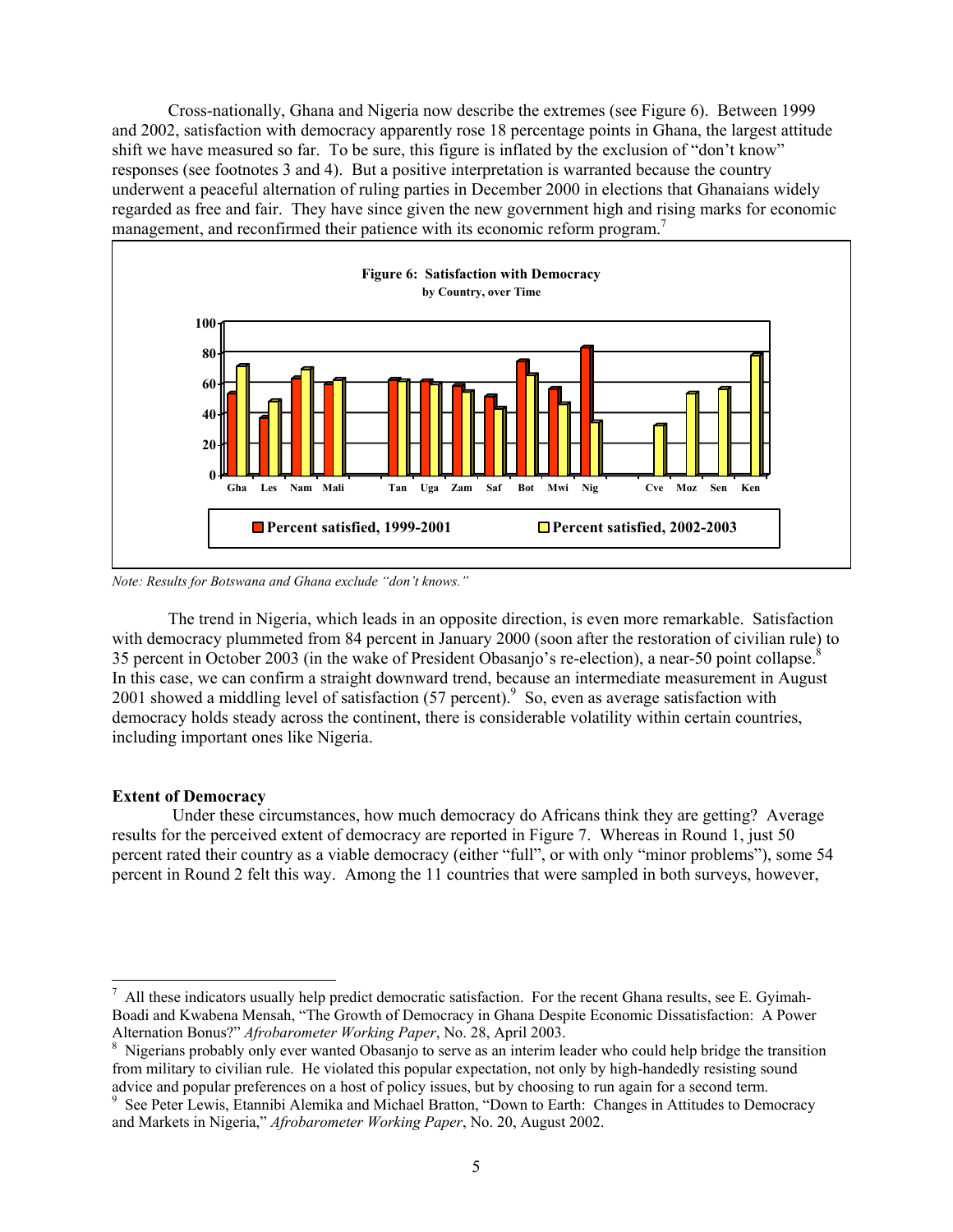we find no change in the perceived extent of democracy.<sup>10</sup> This measure of democracy's supply is holding steady.

Note, however, that people have begun to temper any favorable judgments. As they learn about the performance of elected governments, they also become more skeptical about democracy's permanent consolidation. A clear plurality is emerging (37 percent) that regards their country, perhaps realistically, as "a democracy, but with minor problems." This group has grown (by 10 percentage points) as the proportions seeing "full democracy" have shrunk. Perhaps they are recognizing, in the aftermath of transition euphoria, that real world democracies will always have imperfections.



Before concluding that little has changed, however, we should note stark contrasts at the country level (see Figure 8).



*Note: Results for Botswana and Ghana exclude "don't knows."* 

<span id="page-5-0"></span><sup>&</sup>lt;sup>10</sup> Another way to put this is that any incremental gain in the perceived extent of democracy is due to the entry of four new countries into the Round 2 sample, especially Kenya in 2003, where 76 percent think their country have a viable democracy.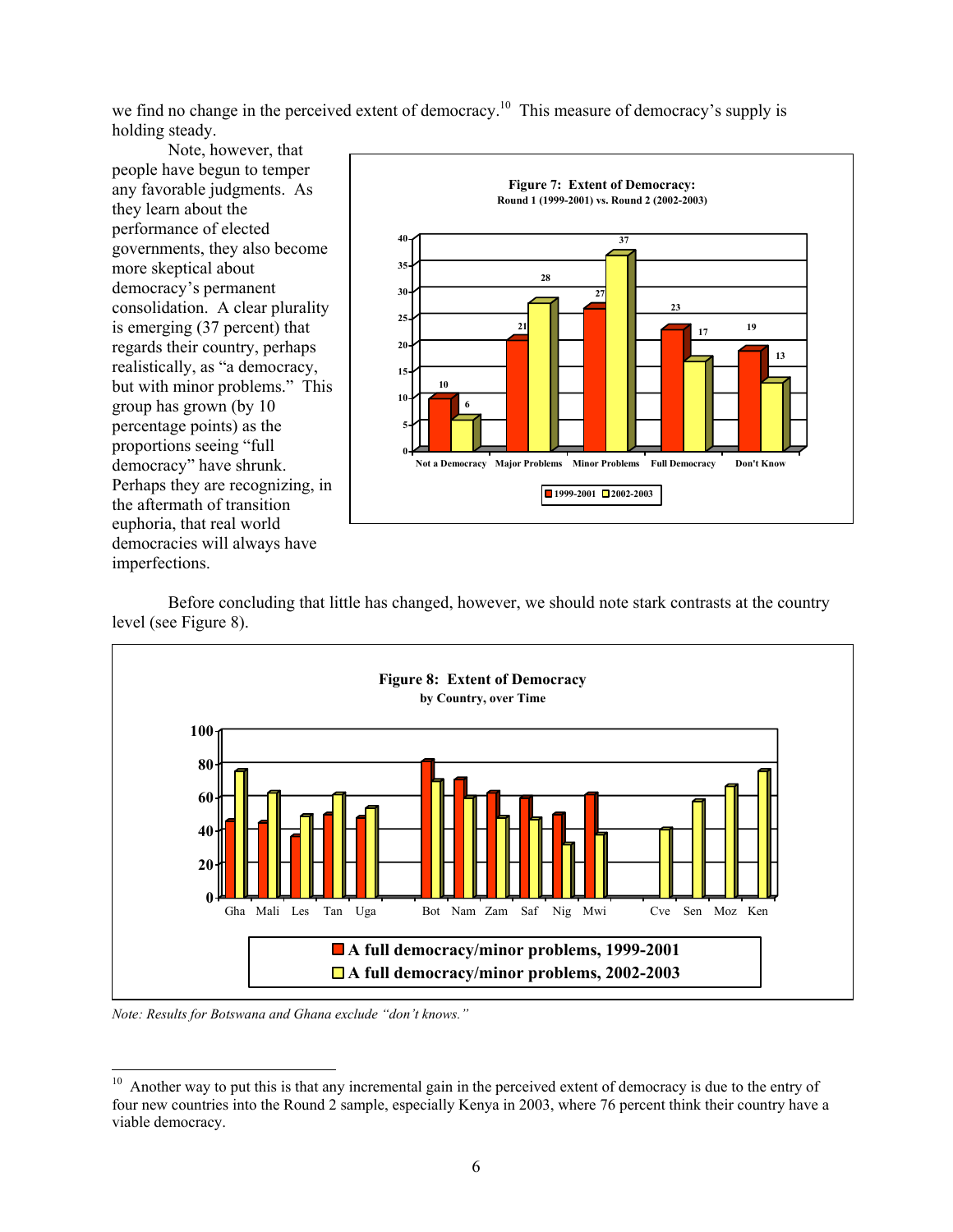- In five of 11 countries, people perceive democracy growing over time.
- In six other countries, however, people see emerging deficits in democratic delivery.
- Volatility is greater on this attitude than any other, with changes over time in 10 of 11 countries exceeding 10 percentage points.

 On the upside, for example, Mali displays a sharp rise, with the proportion seeing an almost or completely "full" democracy increasing by 18 points (from 45 to 63 percent). While popular learning about democracy is underway (as in Tanzania, "don't knows" are declining), a successful electoral alternation in May 2002 also seemed to induce people to regard any problems with democracy as "minor" rather than "major."

 On the downside, Malawi registered the largest decline in the perceived extent of democracy (down 24 points between 1999 and 2003). During this period, President Muluzi tried to claim an unconstitutional third term, accusations multiplied about official corruption, and the country suffered a crippling food crisis. The perceived extent of democracy also slumped in Zambia as fewer people saw a "full" democracy (down 15 percentage points) and more saw "major problems" (up 22 points). In this country, the period between surveys was marked by the elections of December 2002, in which no presidential candidate or political party won a majority and where accusations of electoral fraud abounded.

### **Conclusion: The Alternation Effect**

Samuel Huntington has proposed that electoral alternations of power – measured by what he calls the "two turnover test" – signal the consolidation of democracy.<sup>11</sup> In the wake of two cycles of political replacement, most political actors have lived as both winners and losers without revolting. They thus signal their acceptance of the rules of the electoral game.

We think that Huntington goes too far in reducing consolidation to alternation. After all, institutions other than elections are also required for democracy's long-term prosperity. But we acknowledge that a competitive, multiparty election – especially one that leads to a *turnover of ruling parties* – has highly beneficial effects on democratic attitudes. Perhaps more than any other political event, a peaceful electoral transfer of power from one group of governors to another symbolizes "rule by the people." In the public imagination, electoral alternation helps to broadly legitimize democracy.

 On the other hand, the enthusiasm born of the electorate's sovereignty may be short lived. We also suspect that the longer an elected government survives without refreshment of ruling parties – particularly if its elites betray their popular mandate by indulging in "minor" or "major" manipulations – the more likely are citizens to become disillusioned with democracy.

 By way of conclusion, we conduct a brief illustrative test of these ideas. For each country, we calculate the number of months elapsed from the last electoral alternation or, in the cases of Tanzania and Uganda (which have never experienced a change of ruling parties at the polls), since the multiparty transition[.12](#page-6-1) We find that, as expected, every democratic attitude examined here – on both the demand

<span id="page-6-0"></span><sup>&</sup>lt;sup>11</sup> *The Third Wave: Democratization in the Late Twentieth Century* (Norman: University of Oklahoma Press,

<span id="page-6-1"></span><sup>1991), 266-7.&</sup>lt;br><sup>12</sup> Unlike in Tanzania and Uganda, the founding multiparty election in Malawi, Namibia, South Africa and Zambia was itself the catalyst of political alternation (though no turnover of ruling parties has since occurred). Botswana and Zimbabwe are excluded from the analysis since the multiparty transition occurred in these countries many years earlier than the current wave of democratization dating from 1989. Thus their extreme values on the "months elapsed" variable cloud the analysis.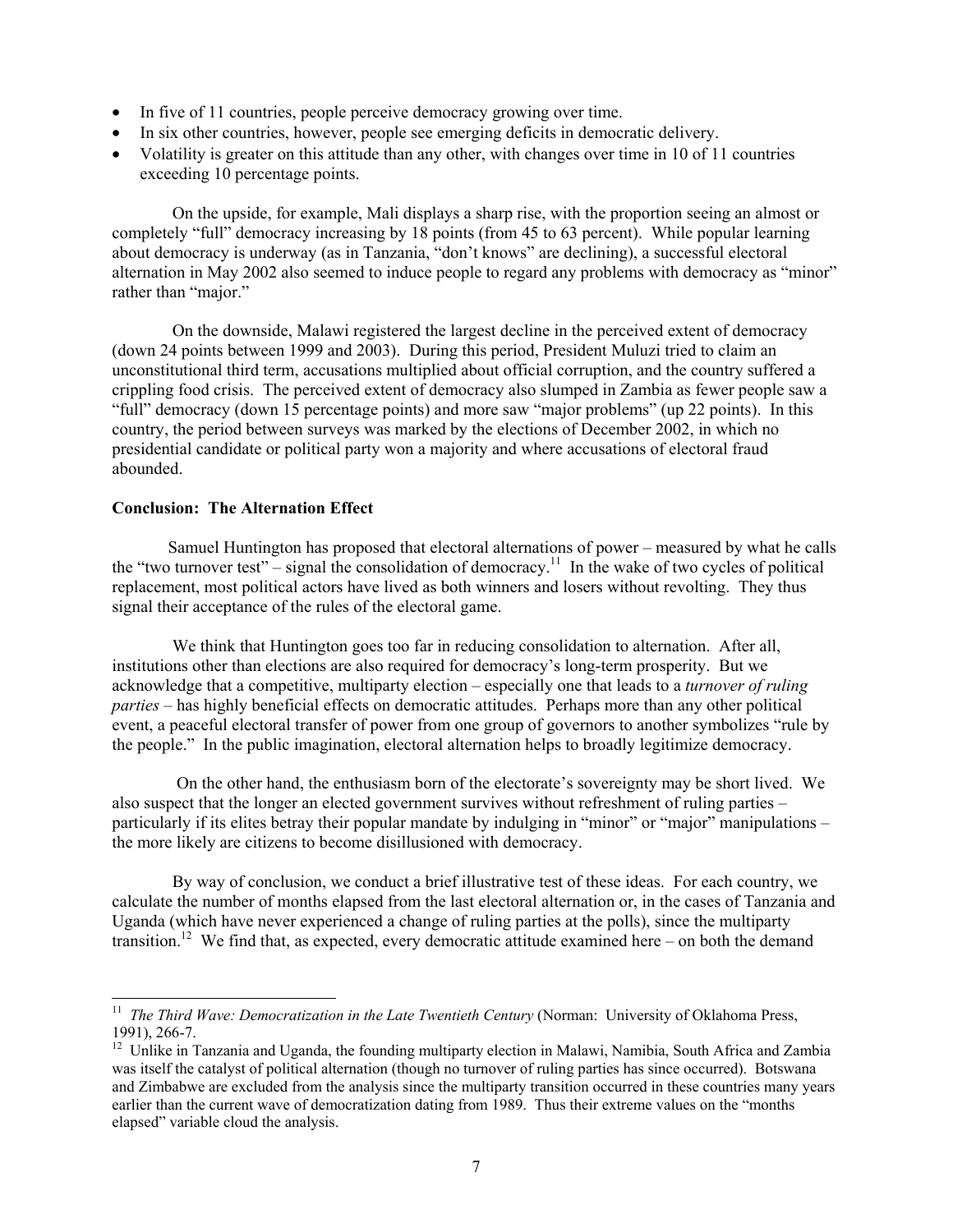and supply sides – is negatively related to the passage of time.<sup>13</sup> In other words, the more recent an electoral alternation (or, failing that, a multiparty transition), the more positive people feel about democracy. By contrast, the more distant these defining political events, the more disillusioned citizens become.

 This argument stands out most clearly with regard to change in the perceived extent of democracy (See Figure 9). There is a very strong correlation ( $r = .665$ ) between the proximity of an

electoral alternation and changes in the amount of democracy people perceive in their country. At one extreme, Ghana, Mali and Lesotho all experienced leadership turnover by election in the last three years; $14$  accordingly, their citizens perceive substantial increases in the amount of democracy (all over 10 percentage points). At the other extreme, it has been a decade or more since an alternation of ruling parties at the polls in Namibia, Zambia, Malawi, and even South Africa. In these countries, citizens think that the extent of democracy is in decline.



Moreover, the argument about the benefits of alternation appears to hold also in Afrobarometer countries for which we have only one wave of data. The populations of Senegal and Kenya, which experienced an alternation of ruling parties in April 2001 and December 2002 respectively, now see an above-average extent of democracy in their countries. And, consistent with the closer temporal proximity of its election, the perceived extent of democracy is presently higher in Kenya than in Senegal (76 versus 58 percent).

 These results suggest a natural cycle in the evolution in political opinion in new African democracies, especially on the supply side. At first, multiparty transitions boost democratic sentiments, even in the absence of alternation. The bad news, however, is that these democratic commitments decay, often in response to disappointing government performance or to ruling parties that overstay their welcome. But the good news is that democratic legitimacy can be renewed, either by improved performance or, in its absence, by the replacement of an under-performing government at the polls.

<span id="page-7-0"></span><sup>&</sup>lt;sup>13</sup> Pearson's  $r = -0.492$  for change in support for democracy,  $-0.174$  for change in rejection of three authoritarian alternatives, -.081 for change in satisfaction with democracy, and -.665 for change in the perceived extent of democracy.<br><sup>14</sup> The alternation in Lesotho was not a straightforward affair. The Basutoland Congress Party (BCP) ruled for five

<span id="page-7-1"></span>years following the transition election of 1993, but its leader (Ntsu Mokhehle) split away from the BCP to form the Lesotho Congress of Democrats (LCD) in order to contest the 1998 election. This election, which resulted in an overwhelming LCD victory, was repudiated by the opposition, which then blocked the LCD's ability to govern. Only after a fresh election was held in May 2002 under a more proportional electoral system, which gave the opposition Basotho National Party (BNP) a share of legislative seats, was the LCD able to effectively assume power. Although the process was elongated and disrupted, the 2002 election resulted in the installation of a new ruling party by electoral means and according to rules that were widely accepted.